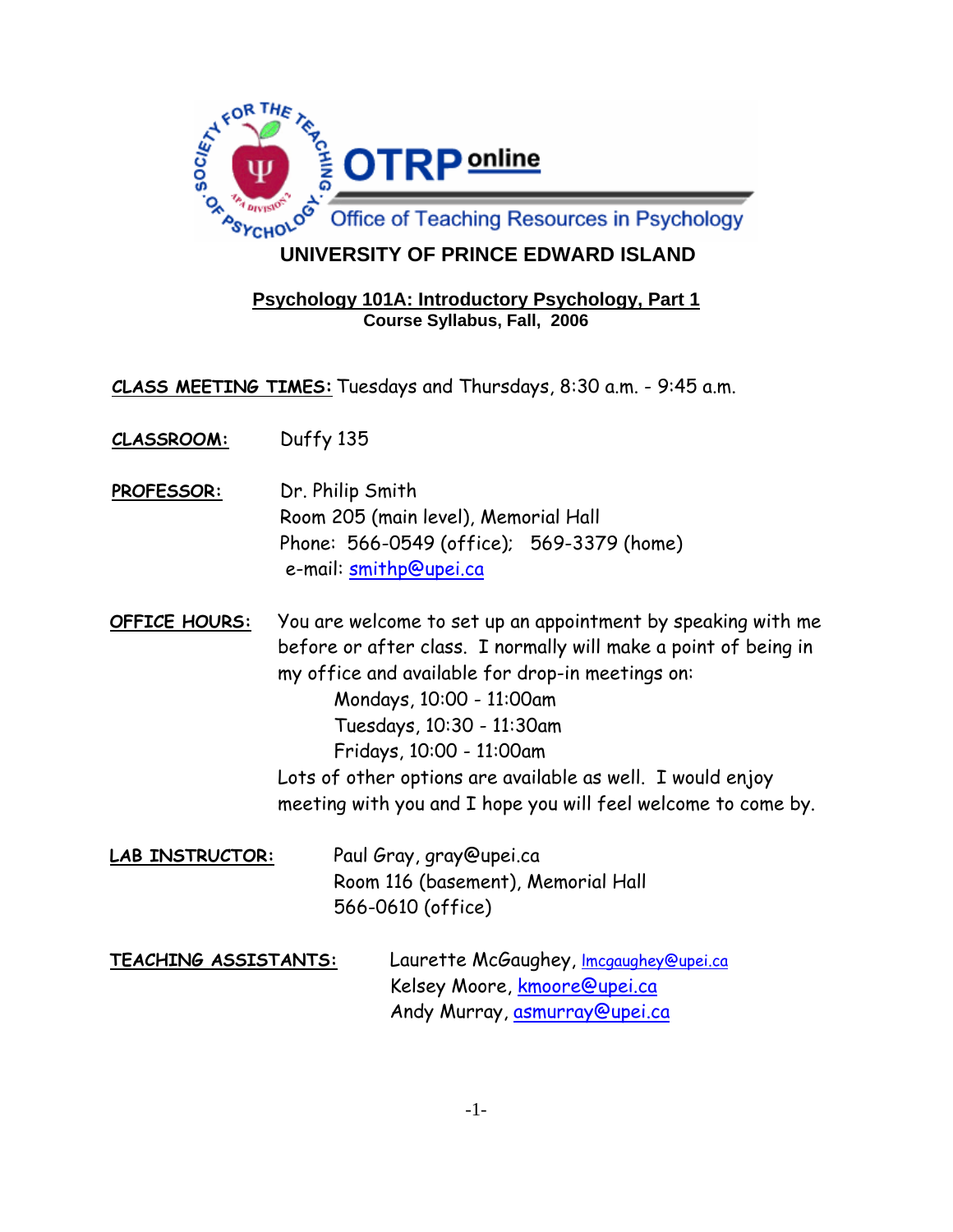**TEXT:** Weiten, W. & McCann, D. (2007). Psychology: Themes & Variations, First Canadian Edition. Toronto: Thomson Nelson. (The text, and the materials packaged with it-- Concept Charts for study and review, access to ThomsonNOW, and the "clicker response card"–are required of every student and available in the university bookstore; the text is new and so used copies are not available.)

## **IN THESE PAGES YOU WILL FIND INFORMATION**:

|  | Purpose of the course:                                          | 2                                         |    |    |
|--|-----------------------------------------------------------------|-------------------------------------------|----|----|
|  | Class meetings:                                                 | 3                                         |    |    |
|  | Feedback to your professor:                                     | 4                                         |    |    |
|  | Accessibility:                                                  | 4                                         |    |    |
|  | <b>Email communication:</b>                                     | 5                                         |    |    |
|  | Academic honesty:                                               | 5                                         |    |    |
|  | Robertson Library introduction: 6                               |                                           |    |    |
|  | <b>Evaluation:</b>                                              | 6                                         |    |    |
|  | Lab exercises:                                                  |                                           | 6  |    |
|  | Online discussions with ThomsonNOW:                             |                                           |    |    |
|  | Final Exam:                                                     |                                           | 8  |    |
|  | Online tutorials through Robertson Library:<br>Option system:   |                                           | 8  |    |
|  |                                                                 |                                           | 9  |    |
|  | Quizzes:                                                        |                                           | 9  |    |
|  |                                                                 | Service learning project:                 | 10 |    |
|  |                                                                 | Psychology in the news:                   | 11 |    |
|  | ThomsonNOW pretest and post-test study quizzes: 12              |                                           |    |    |
|  |                                                                 | Option for First Year Advantage students: | 12 |    |
|  | Clicker Participation: One more factor influencing final grade: |                                           |    | 12 |
|  | Getting started:                                                | 13                                        |    |    |
|  | Class schedule:                                                 | 14                                        |    |    |

## **PURPOSE OF THE COURSE**:



This course, together with Psychology 102, provides you with an introduction to psychology, the scientific study of behaviour and mental processes. We will study psychology's methods for obtaining and making sense of information about the causes and correlates of behaviour, its basic subject matter, and the ways in which psychology can be applied to the problems and possibilities of living.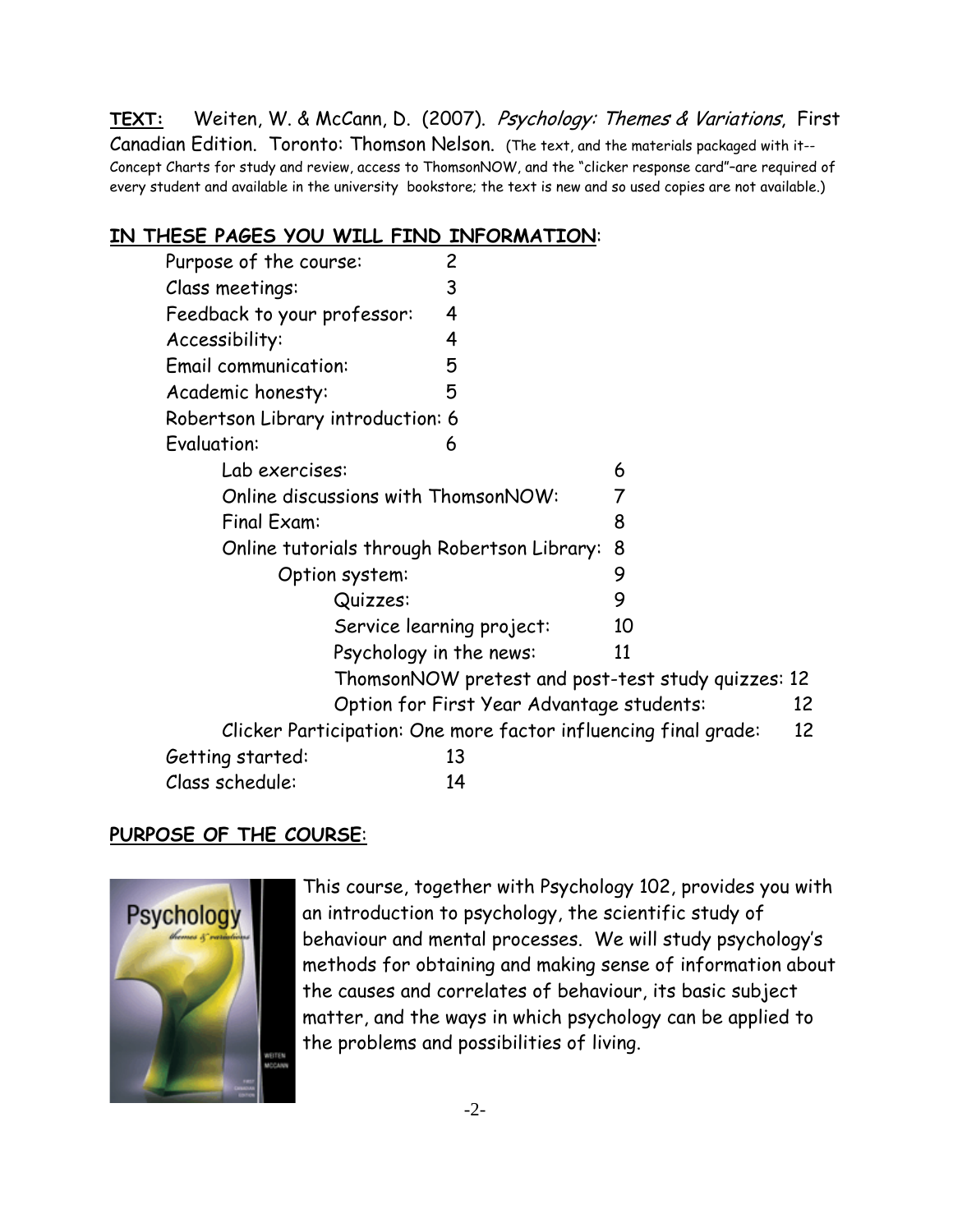This course emphasizes scientific methods for enquiring into and making claims about psychological phenomena. We will focus on the biological bases of behaviour, learning, memory, language and thought, sensation and perception, and consciousness. (In psychology 102, the focus is on intelligence, motivation and emotion, human development, personality, health, psychological disorders, and social behaviour.) In each section we will examine the kinds of questions asked, methods used, and assumptions made by researchers. Psychology 101 and 102 are prerequisites for all advanced courses in psychology.

Many students come to introductory psychology courses more interested in the application of psychology than in its scientific basis. Psychology is relevant to the personal and social issues you confront. I expect that you will be able to connect the basic concepts we examine to your personal experience. An important aim of the course is to assist you in developing the critical thinking skills necessary for dealing with psychological issues, and becoming an informed consumer able to evaluate the many claims about psychology appearing in the media. I encourage you to take an active role in thinking about and questioning the matters addressed in the text and in class.

A passing grade in the course is 50%, but students wanting to major in Psychology must earn at least 60% in each of Psychology 101, 102, 271, and 272, and must have a combined average in those four courses of at least 70%.

## **CLASS MEETINGS:**

Some of the lecture and discussion material for class meetings will be drawn from the text and some will not be found in the text. Most commonly, we will address in more detail a concept introduced in the text; while the text provides breadth of coverage, we will aim for depth in class sessions. Our class sessions will never be a summary of what is in the text. You are responsible for careful reading and thinking about the assigned text chapters, and for bringing to me any questions or confusions you have. We will make occasional use of a video series designed to introduce basic concepts in psychology. Your active participation in class meetings, through questions, comments and discussion is encouraged.

Portions of most classes will be spent in student thinking, writing, and discussion activities. There is a great deal of psychological evidence that the more actively involved you are with course material, the more likely you are to learn and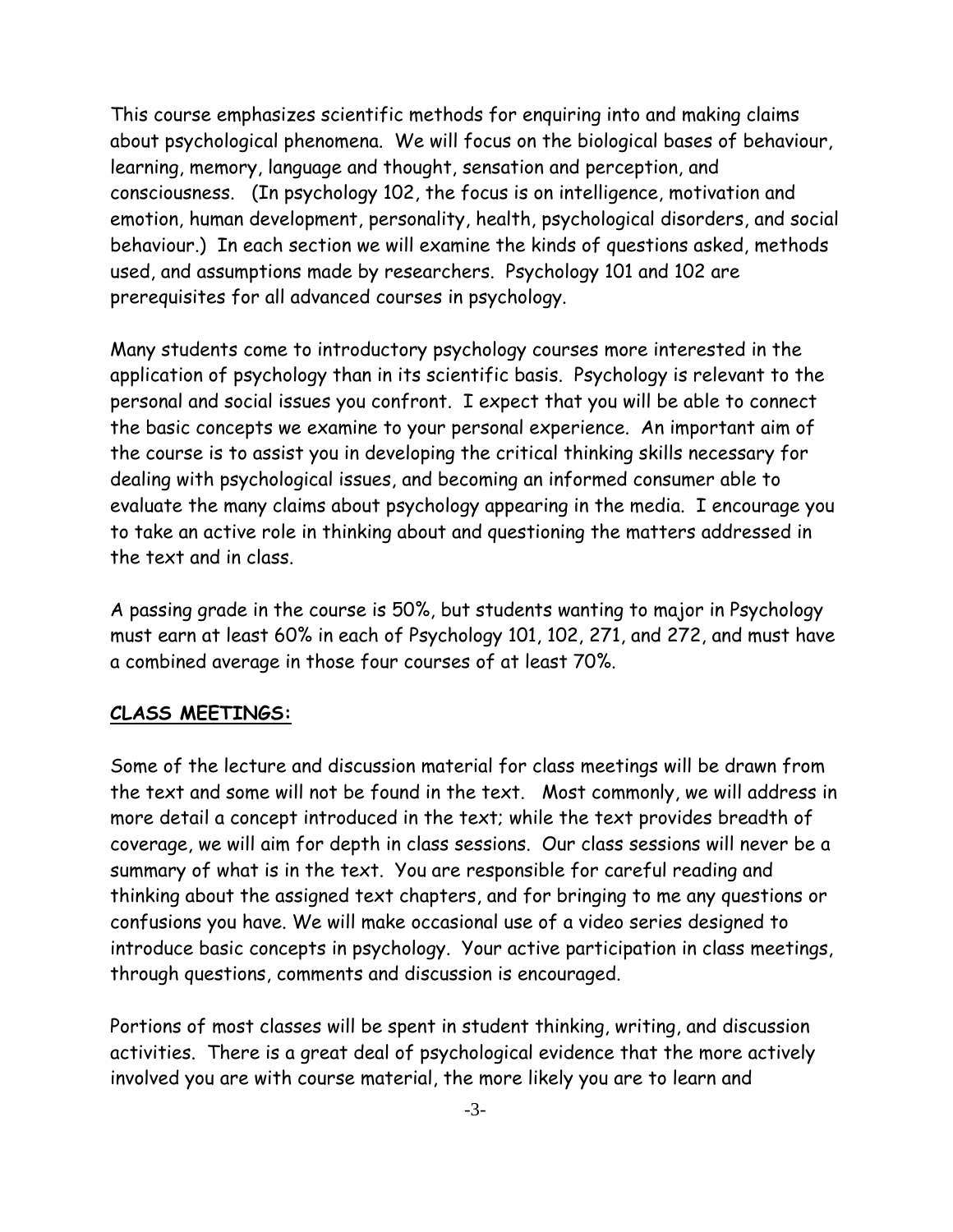remember that material.

We will make use during most classes (including our time after quizzes on quiz days) of a personalized response system, or "clickers". Individualized clickers come packaged with your text. One or several times each class I will put a question on the screen which you will answer using the clicker. After the allotted time has elapsed, a slide summarizing the class response (but not identifying individuals) will be displayed. I will then be asking you to discussion the question in small groups before providing another opportunity for you to respond with the clickers. Your thinking through the question and debating possible response with peers is designed to help you create a clearer understanding of the concepts in the course. The system also allows me to keep track of your participation.

In most classes I will ask you to spend some time writing about a question posed in class, knowing that the writing might be submitted to me. At the end of those classes, I will collect a random sample of the writing, so that I may read it and have a sense of your thinking about the issues under consideration.

You are expected to attend class regularly. Regular attendance is especially important in a class where numerous interactive activities take place.

## **FEEDBACK TO YOUR PROFESSOR:**

I encourage and welcome your comments and suggestions about ways in which I can modify the course in general, and my behaviour as your instructor in particular, to improve any aspect of the course. Offer comments by speaking with me before class, using the suggestion box in class, dropping by my office, or sending me an email. You will also be asked to complete a written (and anonymous) course/instructor evaluation during the course.

Because I highly value student feedback, and because I recognize that individual students sometimes find it difficult to offer feedback to a professor, I will be asking for volunteers to serve as members of a Student Feedback Team. The team will meet three times on its own during the semester, and after each meeting will get together with me. During team meetings the student members will focus on the course--its strengths and weaknesses--and focus on the professor--my strengths and weaknesses. The team's meetings with me will be a time to pass on information and advice about specific things I can do to improve the course and my teaching. (Please remember though, that advice from individual students is still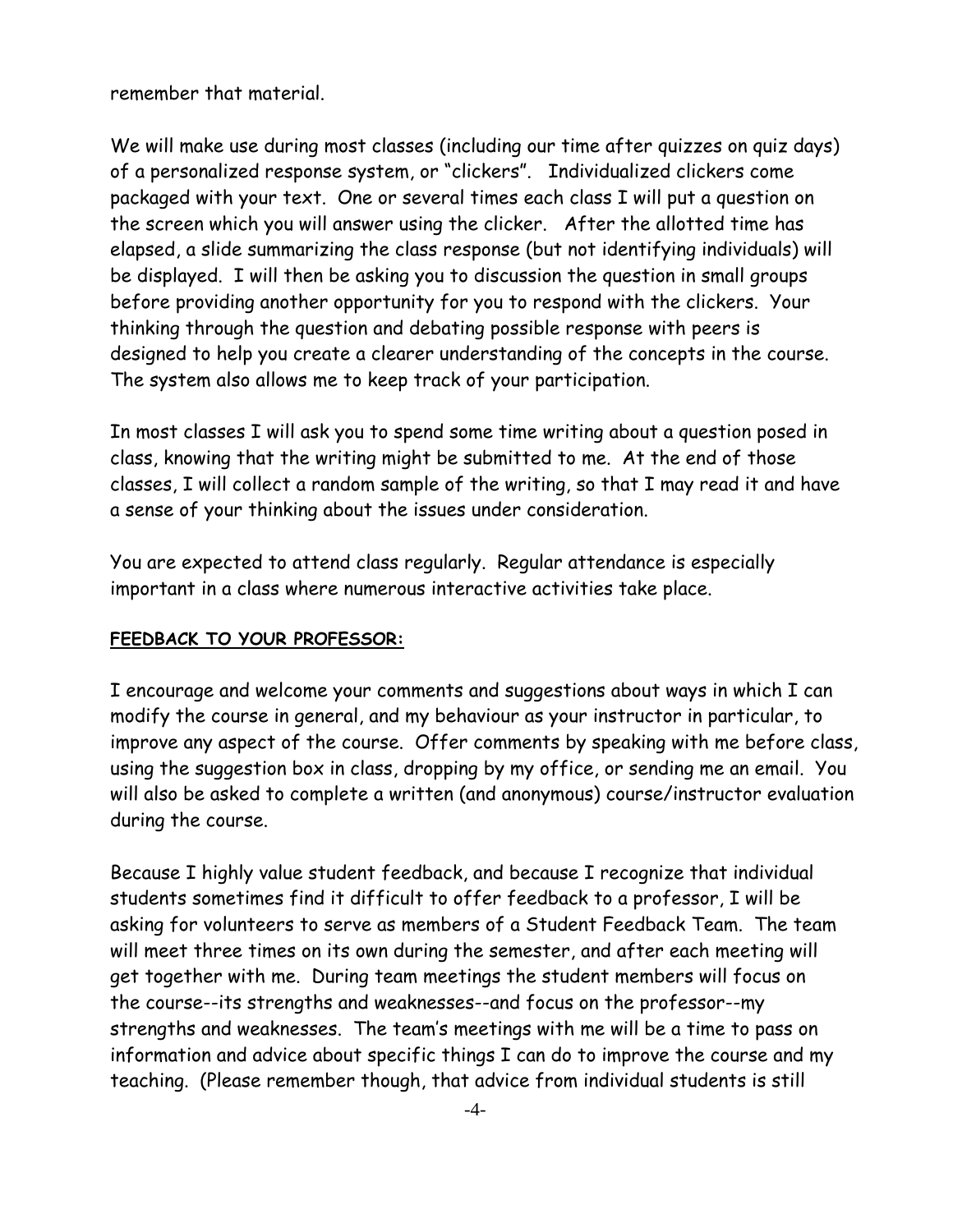welcomed!)

## **ACCESSIBILITY:**

I welcome and encourage your contacts with me outside of class meeting times. I am readily available for help and consultation about the course material and about your other interests in psychology. Please see me before or after class if you would like to make an appointment. You are also welcome to simply drop by my office during office hours or at any time on the chance that I might be free when you come in. A convenient way of asking a question or leaving a message is to send me an e-mail message.

## **EMAIL COMMUNICATION:**

In a class as large as ours I want to promote multiple opportunities for communication with my students. Electronic mail is an especially easy way to keep in touch. If you have not yet accessed your campus computer account you can do so (at no charge to you) as follows: From your home computer access [www.upei.ca/myaccount/](http://www.upei.ca/myaccount/) OR go to a student computer lab on campus and find the computer identified as the "kiosk" computer (available in most, but not all, student computer labs). [http://www.upei.ca/myaccount.....Y](http://www.upei.ca/myaccount.....)ou will be prompted to type in your student ID number and your PIN number (the same numbers you used to register for courses). Your user name will then be displayed. Also displayed, near the bottom of the screen, will be a long button which says Set Pin Number as Password: click that button, and you have a password. With your username and password you can access your MyMail account.

Different people at the University will try to contact you from time to time using your UPEI email address. If you already have an email address which you prefer to use (and don't want to bother checking your UPEI email) you can have your UPEI mail automatically forwarded to your existing account. Go to the campus login (on the left side of [http://www.upei.ca/index.html\)](http://www.upei.ca/index.html)) and enter using your student ID number and PIN number. Click on the item that says "Change Current Address (+email)", change your preferred email address to the one you use, and then click Save. Your UPEI email will then be automatically forwarded to your preferred account.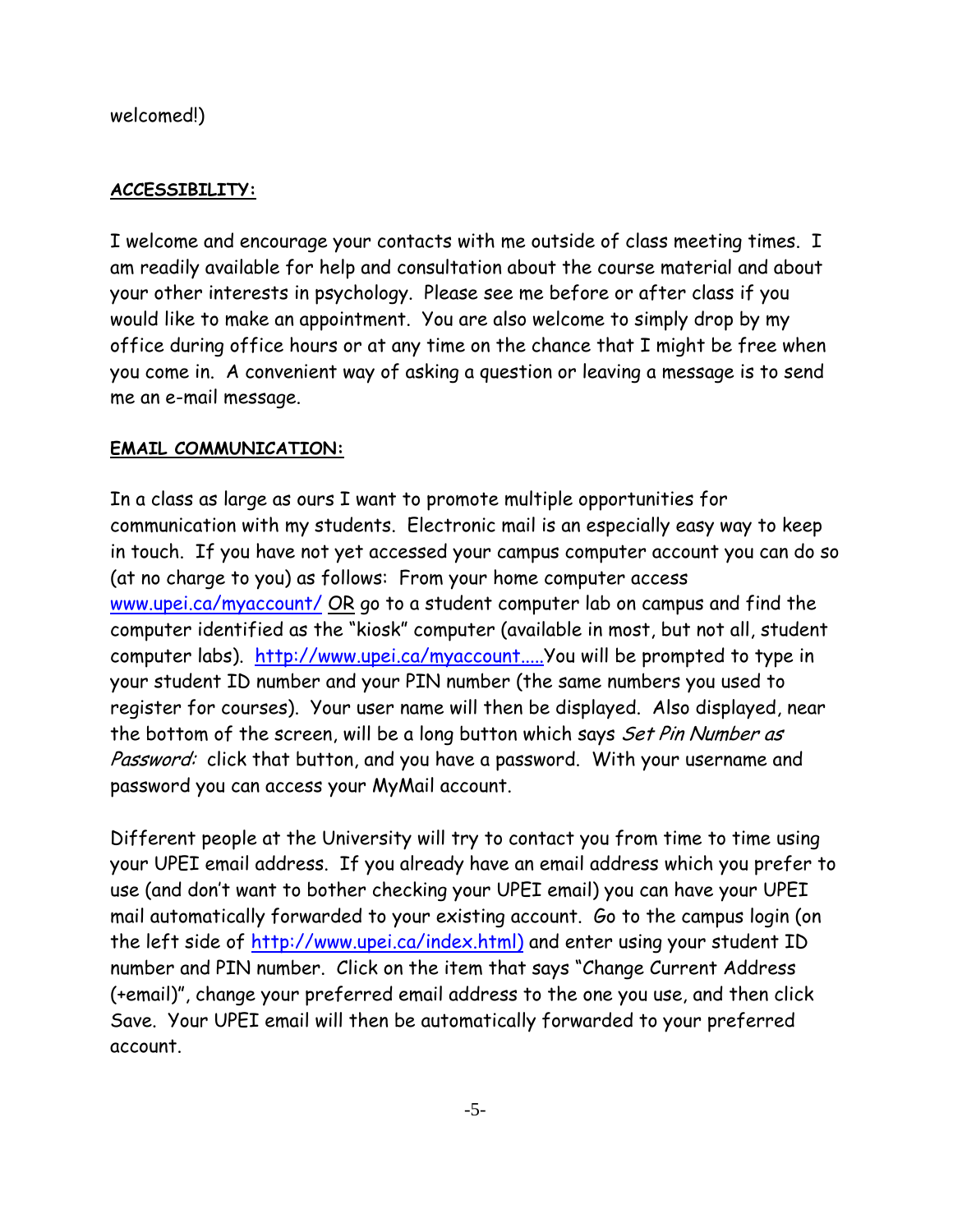## **ACADEMIC HONESTY:**

Honesty in academic work is a cornerstone of higher education. Please ensure that you act with integrity when completing quizzes, labs, papers, and any other assignments. In particular, be sure during quizzes that you do not communicate with another student, or look at another student's paper, or allow another student to look at your paper. Be sure that you do not have someone else use your clicker in class, thereby gaining you undeserved participation credit; be sure you do not use someone else's cilcker. Be sure that you do not commit "plagiarism" in your written work. Plagiarism occurs when you present someone else's work as your own. It includes using the ideas of another author without citing the source, and using the words, phrases or longer excerpts of another author's work without enclosing them in quotation marks and citing the source. Self-plagiarism is the submission of work previously submitted for academic credit without prior approval of the professor. Any instance of academic dishonesty in this course will be consequenced with an automatic course failure, a report to the Dean, and a report placed on the student's file in the Office of the Registrar. Academic dishonesty can also lead to suspension or expulsion from the University.

## **ROBERTSON LIBRARY INTRODUCTION:**

Getting acquainted with the resources of the university library is a crucial step in preparing yourself for success as a student. Brief orientation tours of the library, lasting about 35 minutes, are being conducted by library staff at various times throughout September. You can simply show up in the Library lobby (i.e., no preregistration needed) to take part in a tour at one of the many sessions between Monday, 11 September, and Friday, 29 September. Check specific times on the website, [http://www.upei.ca/library/html/tours.html](http://www.upei.ca/library/html/tours.html/) or postings in the library.

## **EVALUATION:**

Your course grade will not be limited by the performance of other students (i.e., you will not be "graded on the curve"). You all are welcome to earn high grades.

**Lab Exercises.** In order to get a better flavour of aspects of the scientific method of psychology you will take part in lab exercises.

(1) First, you will complete three assigned independent projects, each of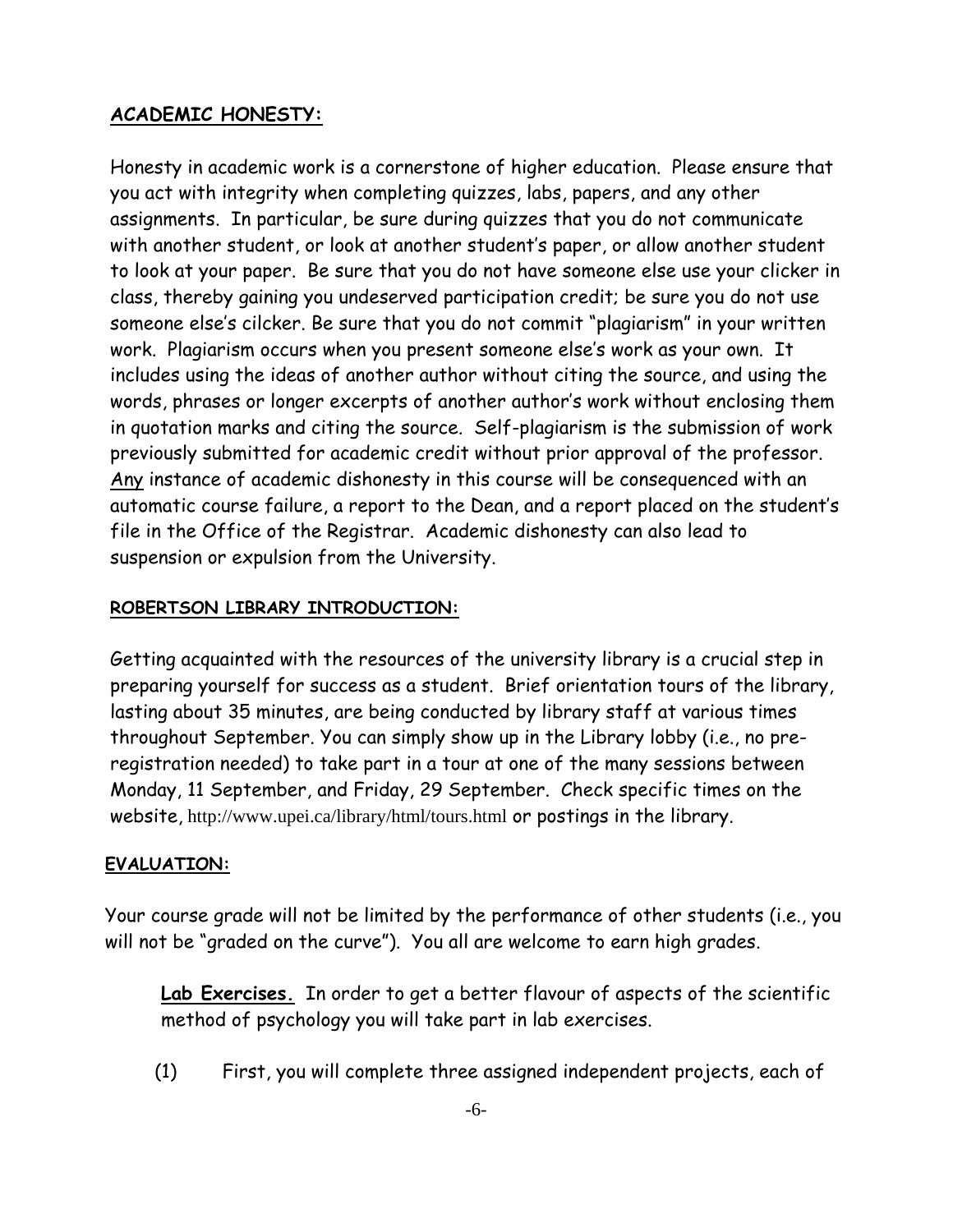which involves a written report. One report is due on Friday, 29 September, one on Tuesday, 31 October, and one on Thursday, 30 November. Please note that because of privacy legislation, you should use only your student number and not your name on your lab reports if you want them returned. Reports showing marks and names cannot be returned. Reports may be submitted in the class prior to or on the due date, or directly to Mr. Gray in Memorial Hall by 4:00 p.m. on the due date. These reports are worth a total of 15% of your course grade. **A set of detailed directions about completing these projects is available at the Reserve (Circulation) Desk in Robertson Library, and on the Library's Electronic Reserve, accessible at [http://www.upei.ca/~ereserve/](http://www.upei.ca/%7Eereserve/)** 

(2) Second, you may earn up to five extra marks toward your final lab grade (to bring the total up to a maximum of 15%) by participating in research projects conducted by faculty and by advanced students. These 'bonus' studies occur from time to time throughout the semester (but usually toward the end) and you may choose to participate in one or more. Each study is generally worth one bonus point. If interested, sign up on the sheets outside Mr. Gray's office.

**Online Discussions with ThomsonNOW:** Four percent of your course grade is based on your thoughtful participation in online discussions with other students about issues raised by the content of the course. The discussion groups will give us an opportunity to learn what others in the class are thinking about course topics. They are opportunities to practice some of the critical thinking skills we will review in the course. They also give participants a chance to comment without feeling the time pressures that sometimes are felt during in-class discussions. Packaged with your text is a card with instructions for registering for ThomsonNOW, a site which, among other things, has a Communications function for online discussion groups. The discussion groups are open only to people in our class. Directions for registering for ThsomsonNOW are near the end of this syllabus. After you sign in to ThomsonNOW you can go to the "Communications" section. You will find there four discussion groups. You are assigned to one of those four groups based on your last name: there is one discussion group for students with last names beginning with A through C, one for last names beginning D through L, one for last names M through O, and one for last names P through Z. I have divided the class into these four groups because that leaves us with about 70 students in each group–-enough to get a wide range of views,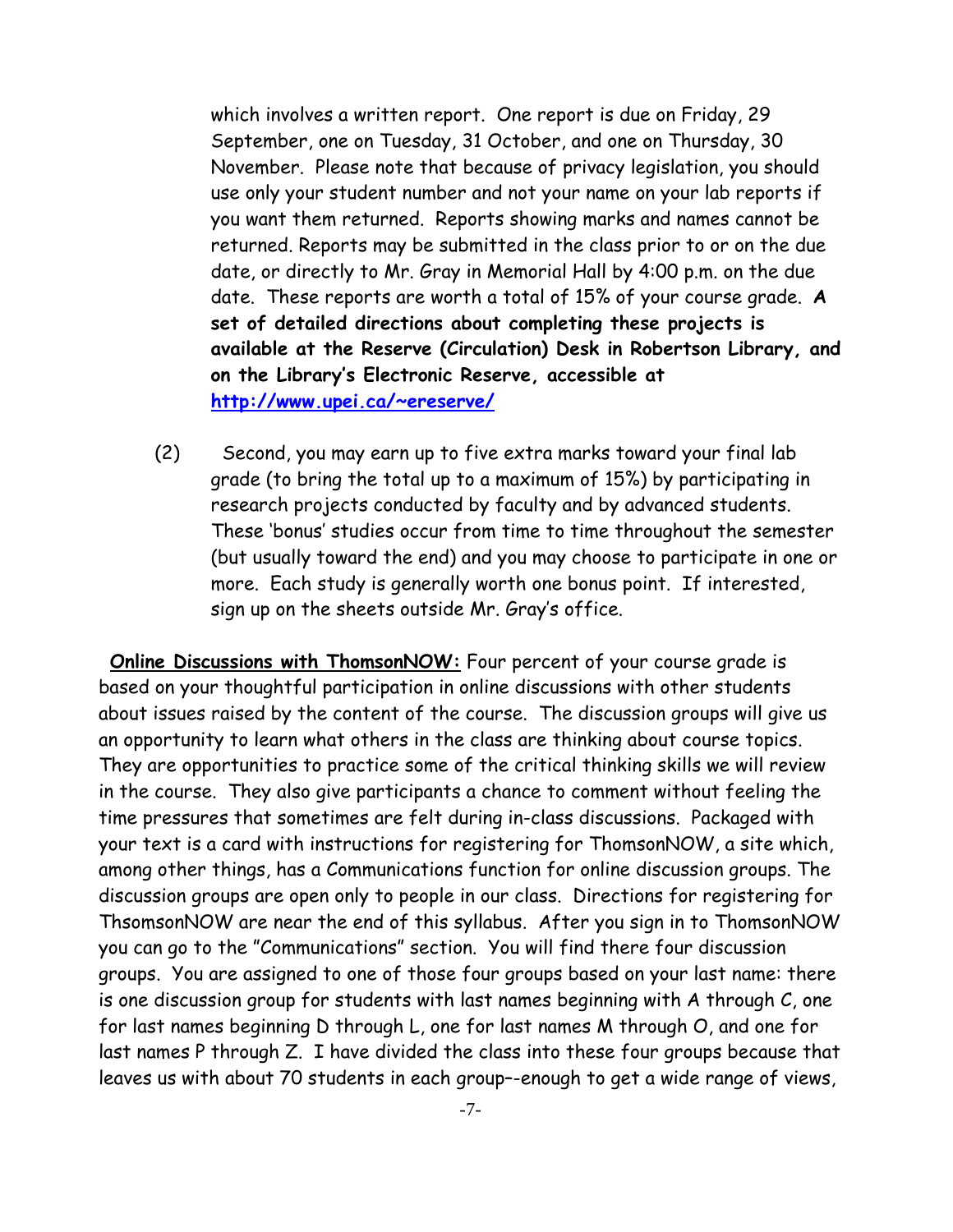but not so many as to make reading the discussion overwhelming.

You are expected to make at least four substantive contributions to your own discussion group over the semester, with at least one contribution made in each of September, October, and November; the last day for making postings is 1 December. **Please write your September submission well before the end of September, in case you run into any technical difficulties that delay posting.** A substantive contribution is one which is approximately one full screen in length, is on a topic either written about in the text or raised in class, and illustrates critical thinking. Contributions might provide examples of concepts raised in the course, explain disagreement or agreement with a conclusion offered in the class or text, compare different approaches to a psychological issue, raise or respond to questions about psychological topics, or otherwise demonstrate your thoughtful engagement with the course material. At least one of your contributions should be on a subject not yet raised by others in the class. At least two of your contributions should be responses to topics raised by others. If you make four substantive contributions according to the time frame noted above, you will earn the full four marks toward your course grade. If you make only three substantive contributions, or you miss a month, you will earn three of four marks toward your course grade, and so on.

Please remember matters of etiquette. It is entirely appropriate to argue disagreements with what others have written, and it is inappropriate to make insulting comments about other people in this forum. Recall that others do not have access to the gentle smile on your face as you write some comment that is intended to be a joke, but which, on its own, may read as an insult.

**Final Exam:** Twenty percent of your course grade will be based upon your performance on a multiple choice final exam. The exam will cover the semester's material from assigned text readings and from classes. A great deal of psychological research demonstrates that repeated review of material enhances retention of that material. My expectation is that you will not only keep up with the readings throughout the semester, but again carefully review them in preparation for the exam, thus developing greater mastery of the material. At the same time, I have no desire to create a stressful experience for you (especially just before the holidays!) so the great majority of your course grade is based upon your work throughout the semester. You must write the exam at the time scheduled by the Registrar's Office; no accommodations are possible, for example, for holiday travel, and so you are advised to postpone your final holiday travel arrangements until after the exam schedule is posted.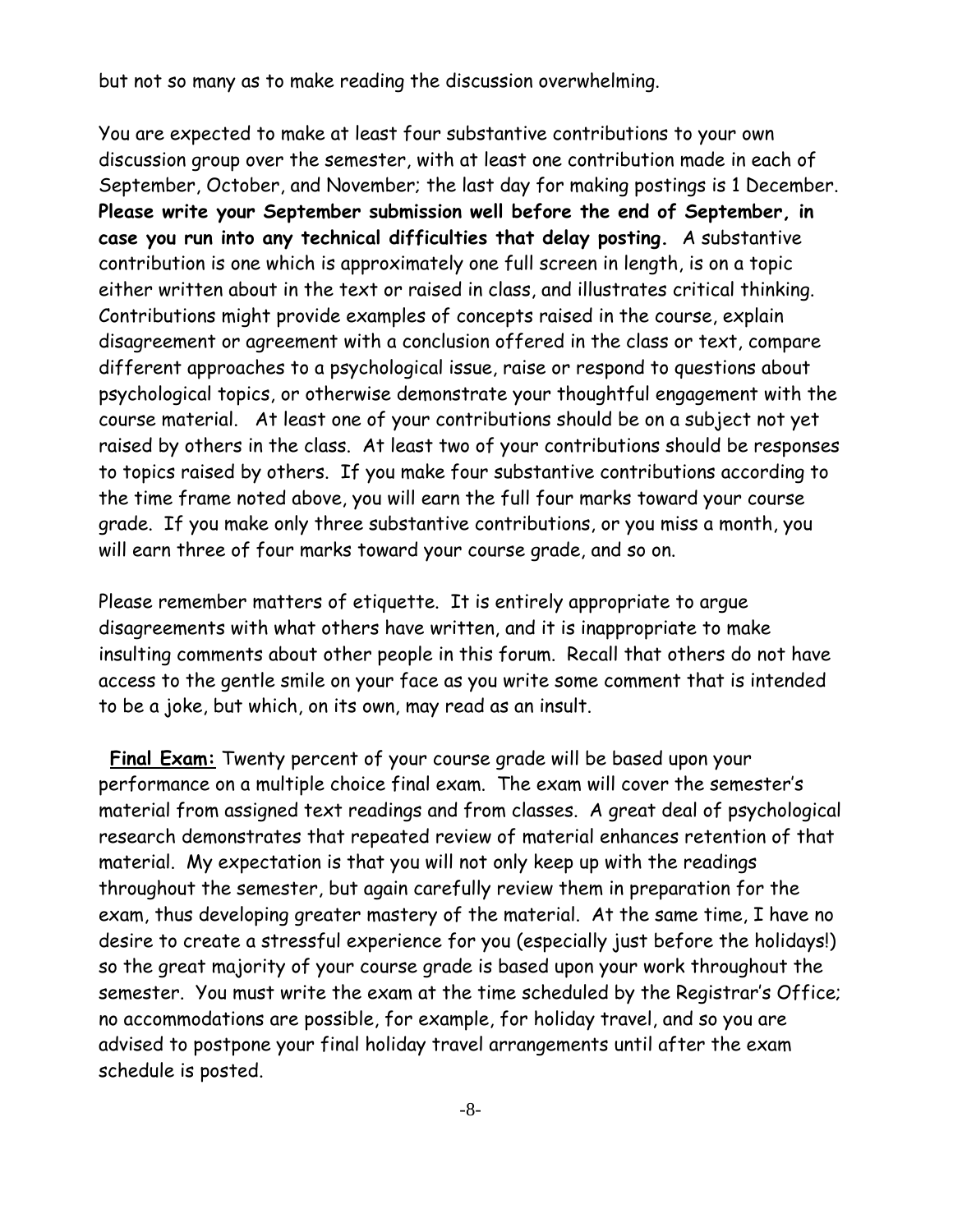**Online Tutorials through Robertson Library:** A single point toward your final grade is based on completion of your choice of one of two online tutorials provided by the library here at UPEI. One tutorial helps you understand what plagiarism is and how to avoid it; the other helps you understand what PsychInfo, the main database resource for finding scholarly psychology articles and books, is and how to use it. When you complete the tutorial, answer the questions at the end so that a form confirming your participation will be generated. The form must be generated by Monday, 25 September in order to earn the point toward your grade, but you can hand it in to me after that, at your convenience. The plagiarism tutorial is located at www2.upei.ca/library/plagiarism/, and the PsychInfo tutorial is located at [http://www.upei.ca/library/html/psycinfotutorial.html.](http://www.upei.ca/library/html/psycinfotutorial.html) If you do both online tutorials by 25 September, you will earn an extra bonus point toward your grade.

### **Option System:**

You have several options for earning the remaining 60% of your course grade. No one of the following pieces of work is required of you. You can design the unique package which best helps you meet your needs.

The options from which you can choose include in-class chapter quizzes, service learning, a Psychology in the News writing assignment, and online pretest and posttest study quizzes through ThomsonNOW. Each piece of work has a maximum grade you can earn by completing it; the 60% of your course grade which is separate from the labs, WebCT discussion, and the final exam will be determined by your score out of the 60 points of options in which you have gotten your highest scores. You can do work during the semester that totals exactly 60 points (and if you got a total of 50 out of those 60 points then your course grade would be 50 plus whatever you earned out of 40 in the labs, online discussion, online tutorial, and exam). You can do work that totals fewer than 60 points (and if you got a total of 38 out of the total of, for instance, 50 points, then your course grade would be 38 plus whatever you earned out of 40 in the labs, online discussion, online tutorial, and exam). And, you can do work that totals more than 60 points (in which case I will drop your least successful scores for the semester's work, keeping only the best performances with maximum possible scores which total up to 60 points--and as above, that gets added on to whatever you earned out of 40 in the labs, online discussion, online tutorial, and exam). One caveat: the maximum course grade is 99%. If the option system is confusing, ask me a question in class or come to see me! Here are the options: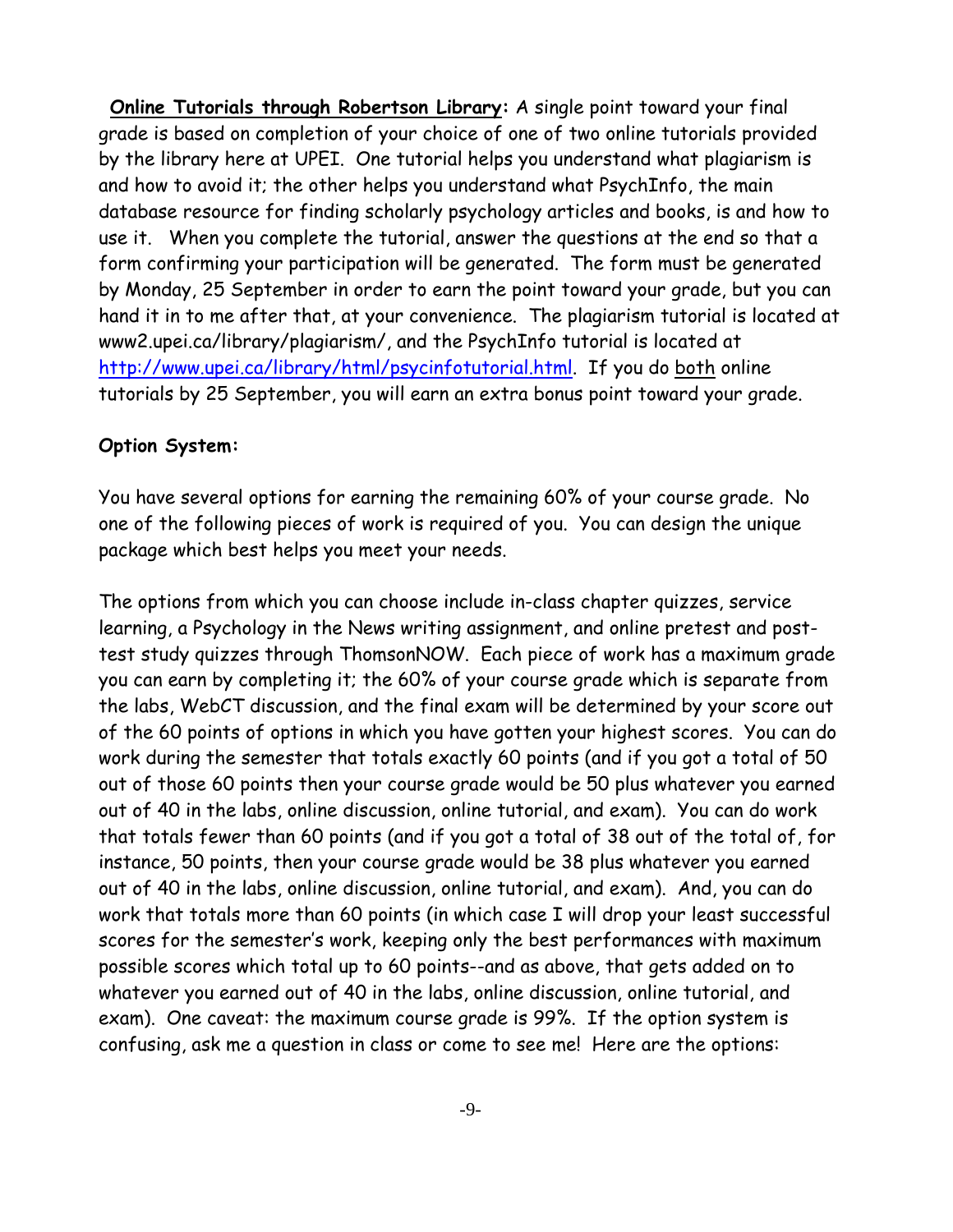**Quizzes.** Eight multiple choice quizzes (each worth 7.5%) are given throughout the semester. Quiz items will be based on assigned readings in the text (about 75% of questions) and on material considered in class meetings (about 25% of questions). Each quiz will be marked during the same class period in which you write it so that you will receive immediate feedback about your performance. (Note: The seventh and eighth quizzes are offered late in the semester, normally a time when tests are not permitted. I have requested and received permission to schedule tests at this time, since they are part of a series of quizzes and are valued at only 7.5% each. If you are dissatisfied with your performance on a quiz, or if you miss a quiz, you will have one opportunity to re-write it (i.e., take another multiple choice quiz on the same material). Opportunities to re-write the quizzes will be given at 7:45 a.m. on the day of the first class meeting following the original quiz, in our classroom; the rewrite for Quiz 8 will be offered in conjunction with the final exam. You may rewrite as many of the quizzes as you want. If you obtain a higher or a lower mark on a re-write than you did on the original quiz then your recorded mark will be the one obtained on the re-write.

People who miss either the original quiz or the scheduled re-write (or both) will not have any other opportunity to write a make-up quiz. Generally, the only exception to this rule will be made for people who demonstrate with a doctor's certificate that they were ill at **both** quiz times.

If the class immediately before a quiz is canceled for some reason, the quiz will still take place at the scheduled time. If a quiz or re-write quiz cannot be written on the scheduled day because class is canceled, it will be written on the day of the next class meeting. You must use a **pencil** (not pen) in completing quizzes, so please bring one along. You may earn up to 60 points by writing quizzes.

**Service Learning Project.** The service learning project involves providing a useful volunteer service in a community setting, and reflecting upon and writing about the connections between the service experience and concepts studied in our course. Service learning students will contribute 15 hours of service over the semester, typically about  $1\frac{1}{2}$  hours per week for 10 weeks. You are welcome to "count" service in any public sector or voluntary organization you now are part of, or which you arrange. As well, about 20 spaces are available to students who would like to volunteer with the on-campus day care programme, Campus Kids. You cannot count paid work toward this assignment.

Service learning differs from standard volunteering, in that you are provided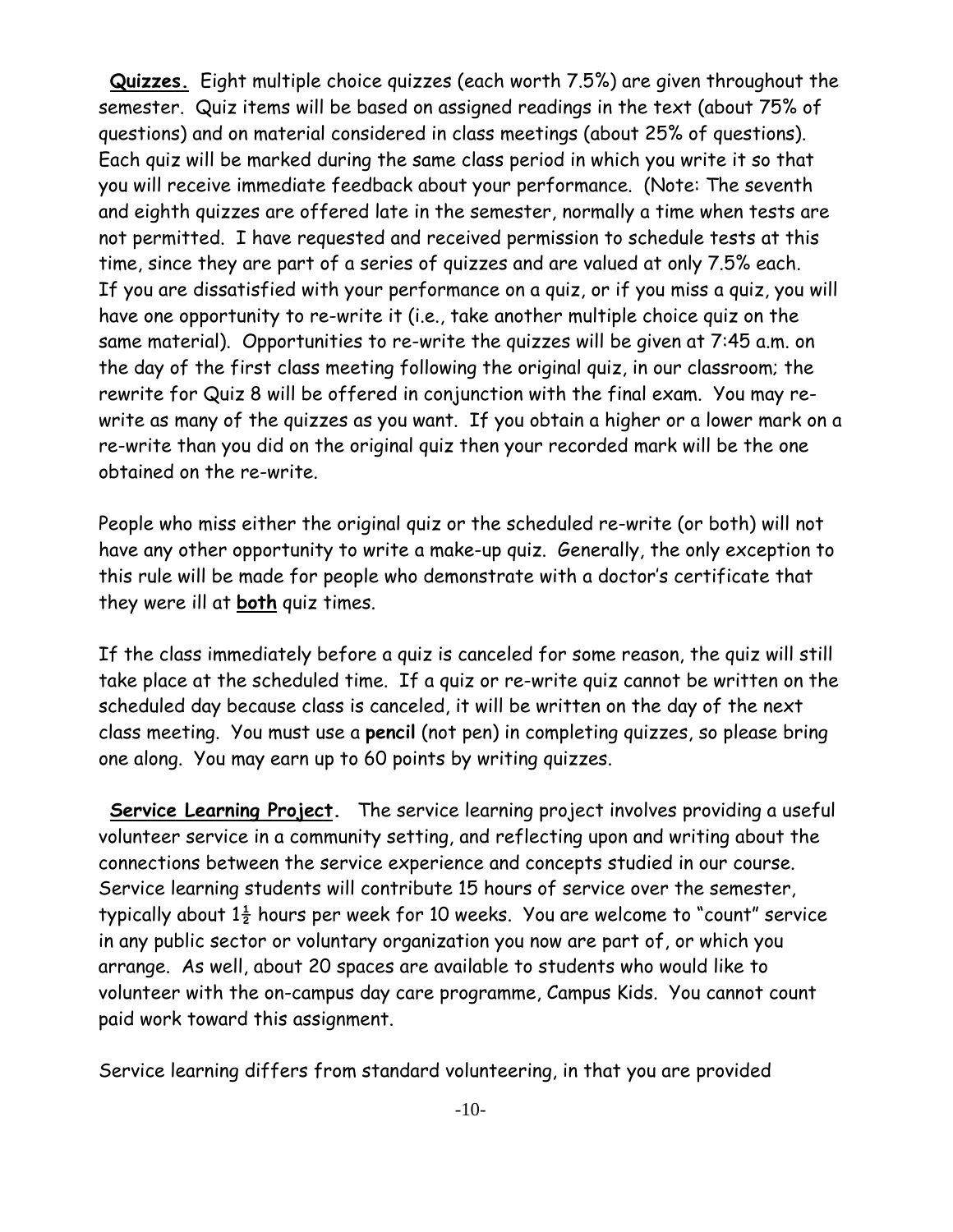structures within which to reflect upon your service and its connection with course content. You would keep a journal of your experiences and the experiences' relevance to psychology, to be submitted on 26 October and again by 7 December (or earlier). The journal would consist of weekly entries of a few paragraphs each. You also would write a paper (5 pages) to be submitted by 7 December (or earlier). You may earn up to 15 points by completing the service learning option. The course credit is based on the learning, as evidenced in written work submitted to your instructor, and not on the service. Please note that students who begin a service placement are making a serious commitment to the community placement site; unless extraordinary circumstances are in evidence and agreement is reached among the student, the site, and the professor, students must complete that placement, or receive a score of 0 out of 15, which cannot be replaced by other evaluation methods in the course.

Expected benefits to students of service learning include: You will observe, think, and write about the connections between formal psychology and "real-world" experiences. You will be more engaged and invested in your studies. You will be able to act on a desire to be of service. Your appreciation of the value of community service will be enhanced. You will learn more about this community's needs and efforts to address those needs. You will learn more about career options.

Expected benefits to community settings include: A needed service is provided. An interested, and probably enthusiastic and questioning, university student participates in the programme. The service's mission and purpose is better understood . In some cases, student interest in future volunteer or career experiences is stimulated.

Application forms will be provided separately.

**Psychology in the News.** This assignment, adapted from one used by Dr. Jason Doiron in our department, is designed to get you critically thinking and writing about how psychological issues are presented in the popular media. Magazine, newspaper, and tv accounts of psychological phenomena often are presented more to attract an audience than to provide fully accurate information. To complete this assignment, keep a folder of items from the media. For audio or visual items describe the item as closely as possible (e.g., by transcribing the script of a radio ad) or include a tape of the item with your folder. For each item in the folder, include a brief essay–two pages, double-spaced typing–on the connections between the media item and material from the course text or class. It's essential to focus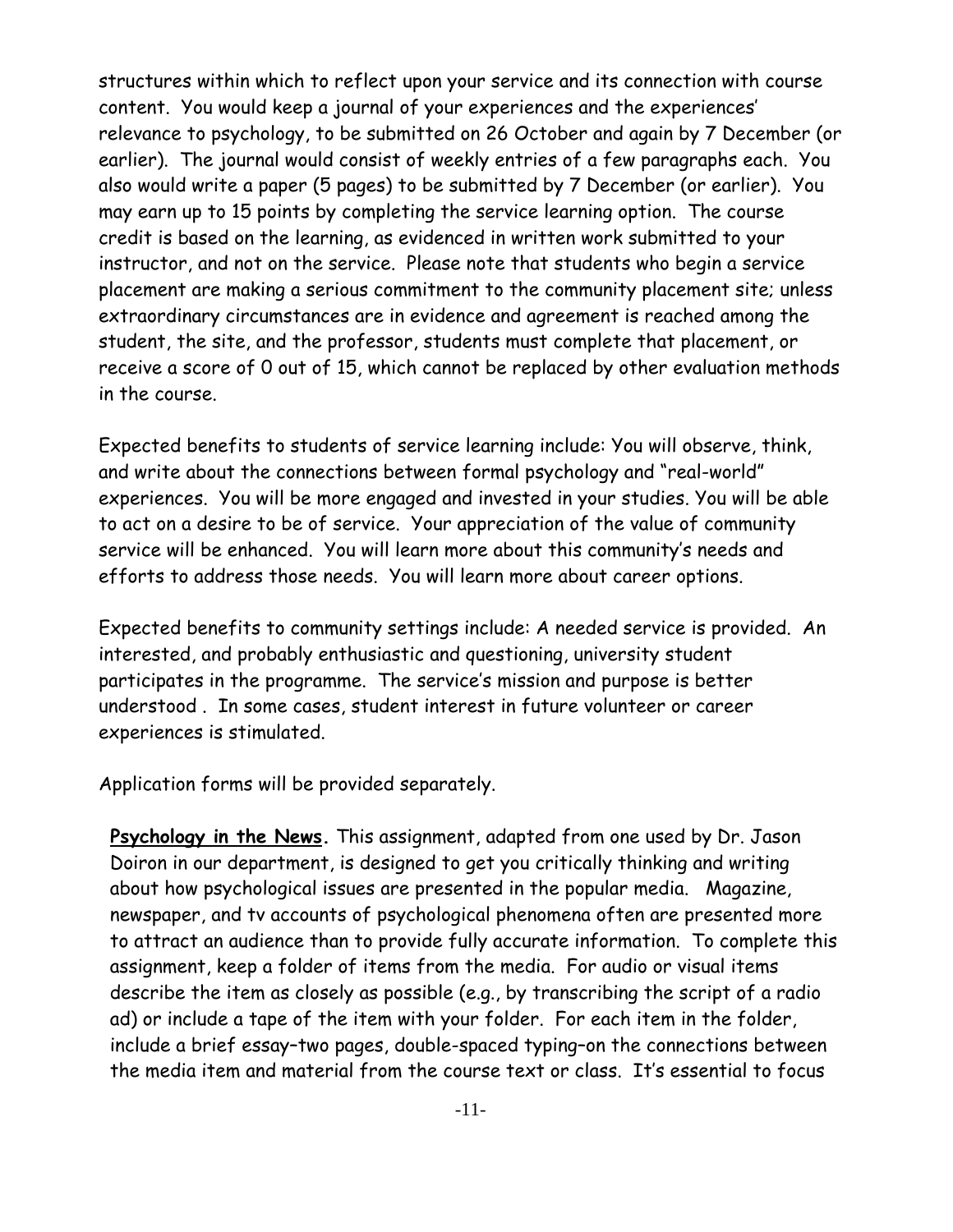on the connections between the media item and psychological theories or research evidence.

You will include three media items (with a total of six or more pages of your own writing) in your folder. For one of the items you are expected to find a relevant article from a psychology journal identified in PsychInfo, and include information from the article in your brief essay. For the other two media items you are not expected to conduct research beyond the text and our class sessions. You are encouraged to submit one item early so that you can receive feedback, and revise if appropriate, before completing the assignment; the deadline for early submission for feedback is October 5. This assignment is worth up to 7.5 points, but you can do it twice (i.e., write about six media items) to earn up to 15 points toward your final grade. The deadline for submission is 5 December, but you are encouraged to complete and submit much earlier.

**ThomsonNOW Pretest and Post-test Study Quizzes:** The ThomsonNOW online package to which you can subscribe as part of your text purchase includes an Assignments option. There is one assignment for each of the chapters assigned in your text for this semester. A recommended study strategy is to first work with the Concept Chart for that chapter, then study the chapter in the text, then take the first ThomsonNOW pretest for that chapter. Based upon your performance you will receive immediate suggestions for further study. You can take up to three versions of the pretest, getting study advice after each one. When ready, you take a post-test, and submit that test online; a record of your tests is automatically forwarded to your instructor. One caution: any test can sample only a portion of the concepts and information in a chapter, and it would be a mistake to assume that good performance on such a test necessarily reflected good understanding of the chapter, or ensured good performance on the quizzes in class. With that caution, use of the ThomsonNOW assignments will likely help your performance in class quizzes and the final exam. Additionally, if you complete all eight ThamsonNOW chapter assignments–before the time of the rewrite for that chapter and with a passing grade on each post-test, you can earn up to 7.5% toward your final grade: you will earn 7.5 points if the overall combined average for your posttests is 85% or higher, 6 points if the combined average is 75% - 84%; 5 points if the average is 65% - 74%, and 4 points if the average is 50% - 64%.

**Optional Assignment for First Year Advantage Students**. Twenty-five students in our class are members of a First Year Advantage learning community in which Psychology 101A is a linked course. These First Year Advantage students will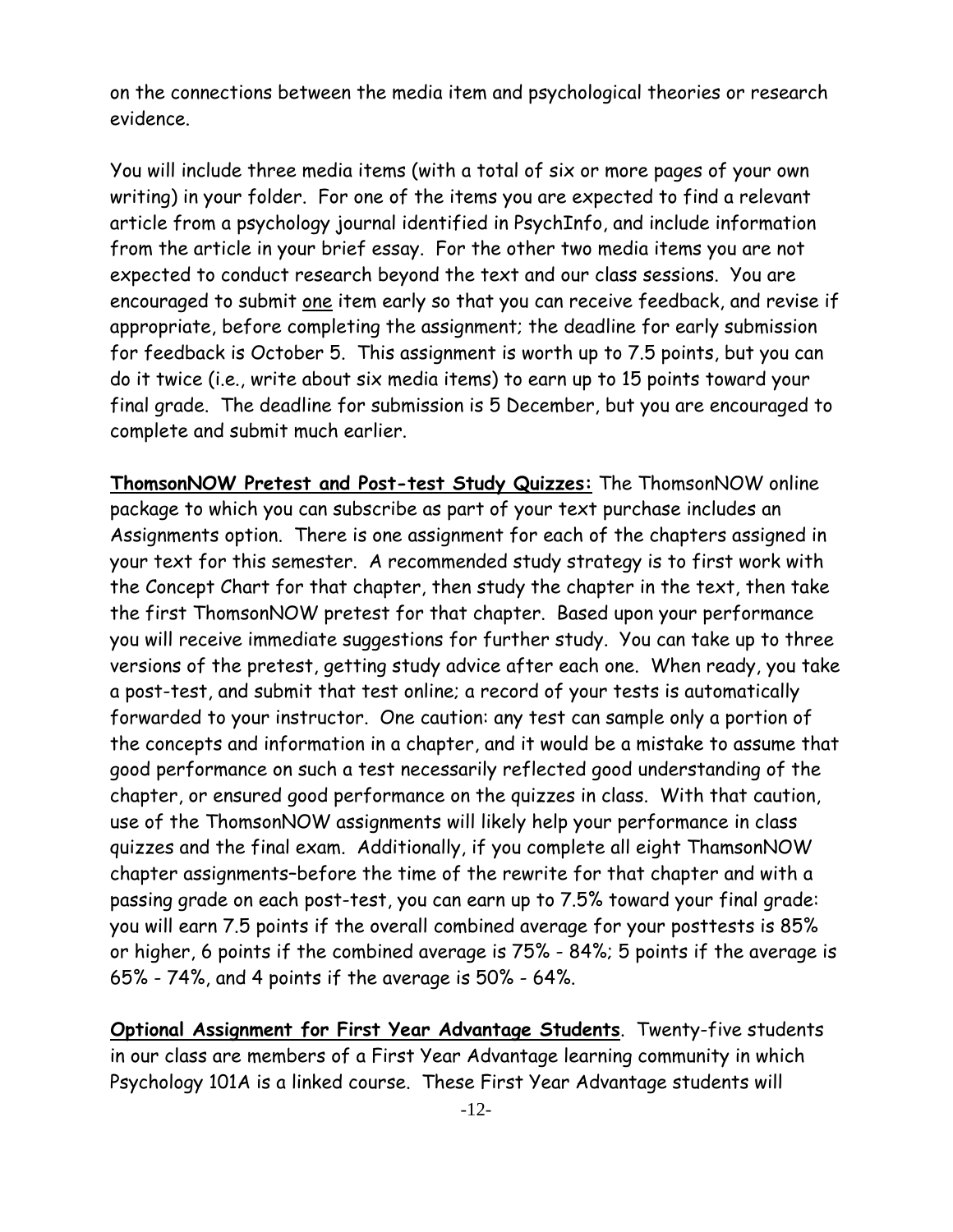receive additional information about an optional assignment, worth up to 15 points.

# **CLICKER PARTICIPATION: One more factor influencing your final grade:**

Coming to class, and participating with your clicker in class (see above), is important. Your clicker participation is recorded when you answer a clicker question in class. We expect to make use of clickers just about every day after the first class, so find some way to remember to bring it with you! If you have full clicker participation (i.e., respond to all clicker questions that day) on 80% of the days on which we use clickers, you will earn three bonus points added on to the "final" course grade as earned above. (Again, the maximum grade for the course is 99%.) If you have full clicker participation on 70%-79% of those days, you will earn two bonus points. Your grade will not be adjusted if you have full clicker participation on 60%-69% of the days on which we use clickers. Someone who had full clicker participation on only 50%-59% of those days would have their final grade reduced by two points; full clicker participation on fewer than 50% of those days would lead to grade reduction of four points.

# **GETTING STARTED**:

- Please purchase your text package from the UPEI Bookstore as soon as possible; I suggest doing so today or tomorrow. The shrink-wrapped package includes your textbook, Concept Charts, ThomsonNOW subscription, and TurningPoint clicker. The cost is \$133.95.
- If you don't already have an email account, follow the instructions on page 5 for setting one up. (And if the email account you use is not a UPEI account, please consider the instructions on page 5 for having your UPEI email forwarded.)
- Next, register your TuningPoint clicker. Your registration needs to be submitted by 10:00am Monday morning (11 September) in order for us to include your clicker participation in the 12 September class. (That said, it's not the end of the world if that registration can't happen in time for Tuesday.) To register, have your clicker in hand, and go to the following site:

**<http://www.surveymonkey.com/s.asp?u=533592525291>**

• Please activate your ThomsonNOW subscription. Instructions are on the card wrapped with your text. Those instructions will direct you to the website, [www.thomsonedu.com.](http://www.thomsonedu.com/) You will click "Create My Account", select user type "Student" and follow the onscreen instructions to enter your account information